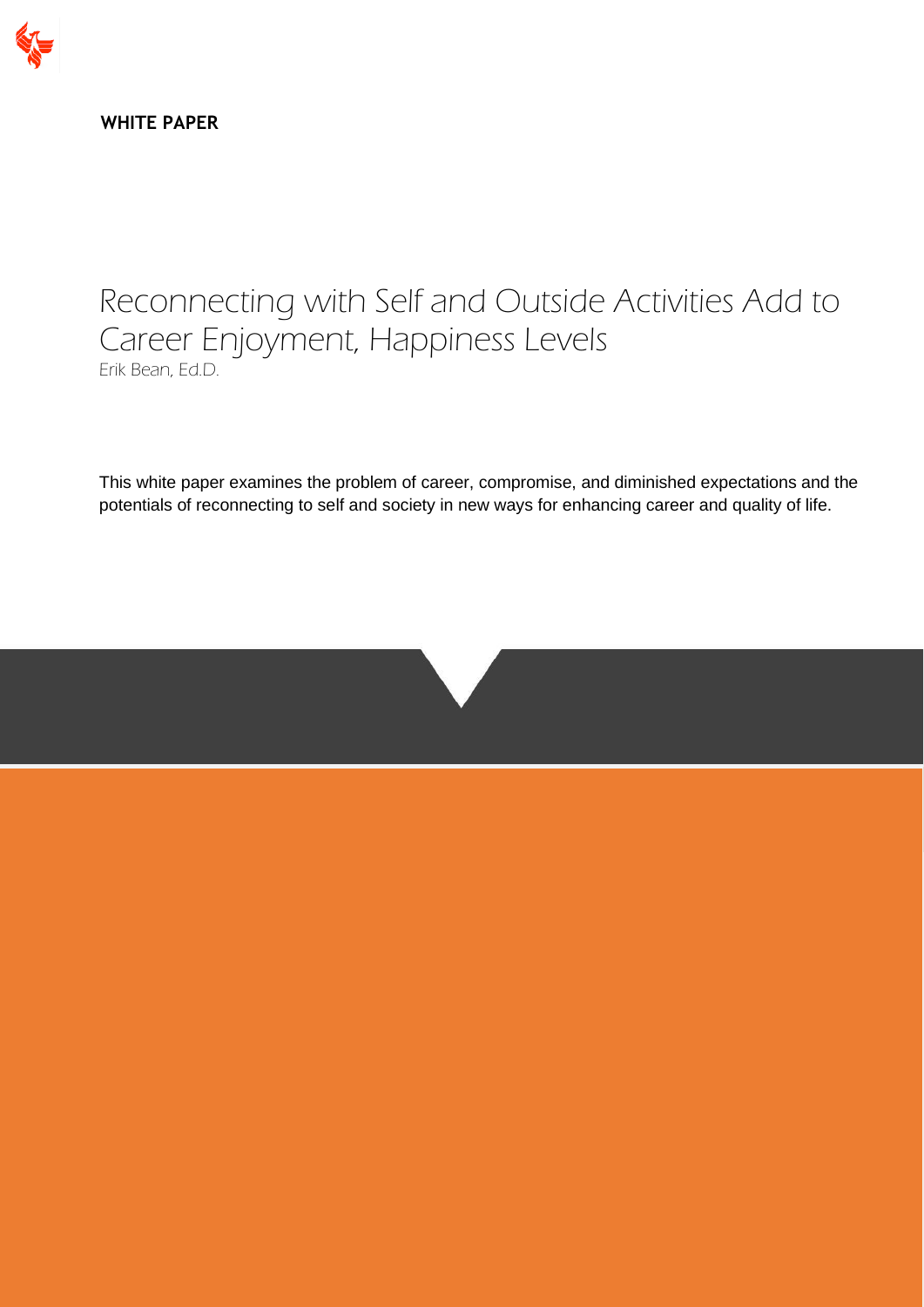#### **Contents**

| <b>Executive Summary</b>                           | 3  |
|----------------------------------------------------|----|
| How this information should be used by leaders     |    |
| Introduction                                       | 4  |
| What is the gender wage-gap?                       | 4  |
| What causes a wage gap?                            |    |
| The Career Optimism Index and working mothers      | 6  |
| Educational Achievement / Technology Training      | 6  |
| COVID-19                                           |    |
| The acute effect                                   | 8  |
| Women and minority optimism according to the UOP   | 8  |
| Career Optimism Index                              |    |
| The trifecta of the gender wage gap, education and | 9  |
| training, and COVID-19                             |    |
| About the author/References                        | 10 |
|                                                    |    |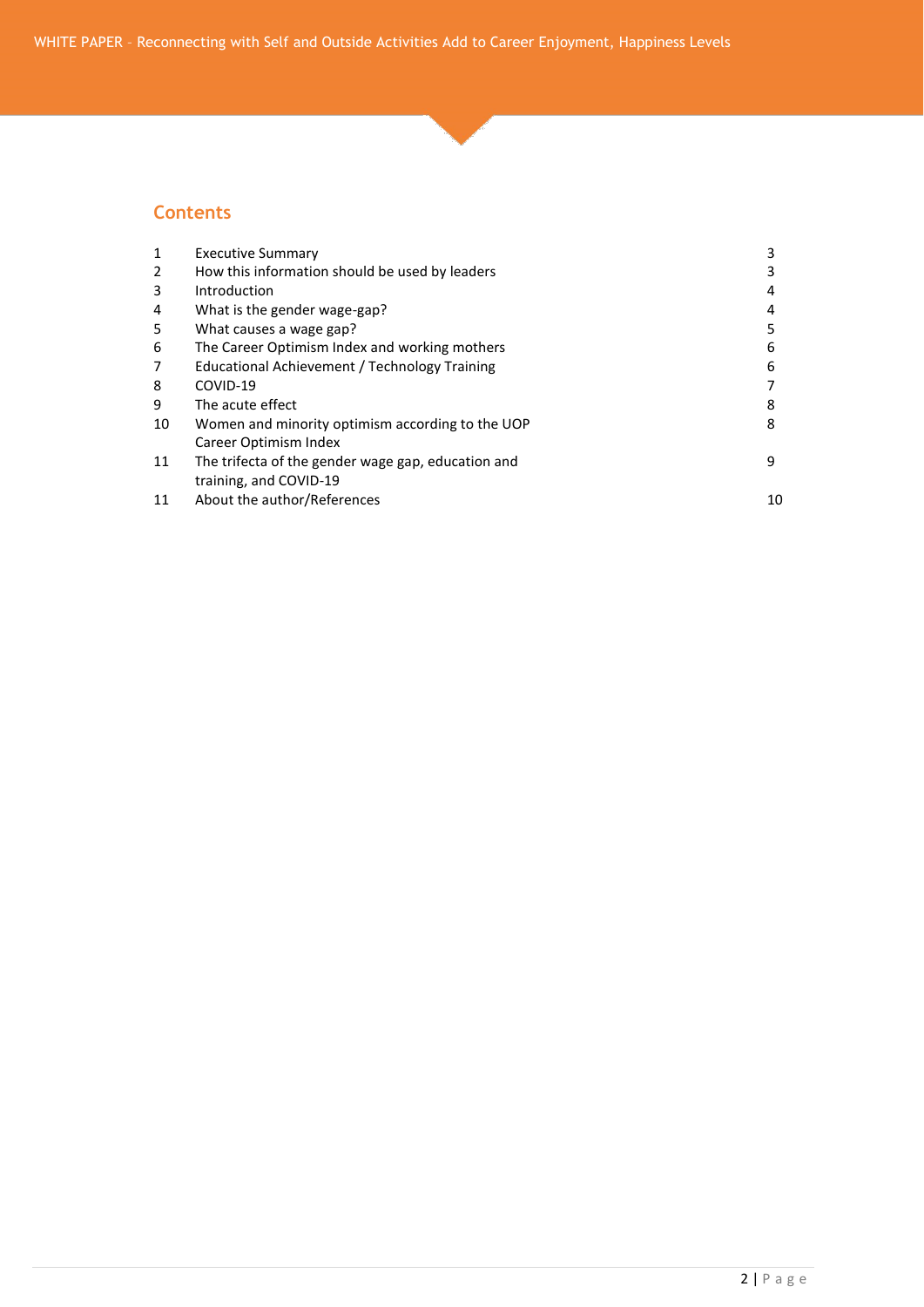# **1 Executive Summary**

Many people involved in their career may describe it in different ways. Satisfaction with career may also relate strongly with one's perceived expectations of meaning associated with their career. The variants for how we come to understand how we feel about what we do are wide ranging. These are turbulent times.

The pandemic, civil unrest, and an economy splintered due to shelter in place and social distancing requirements, have taken a heavy toll. But many college students feel they are stuck in the middle. They are weighing dreams of a satisfying career with a less than optimistic future. And while balance helps many to endure their unique journey every single day, so to can this balance and compromise set expectations of career aspirations to reasonable levels.

An example of this story arc can be extracted from the University of Phoenix Career Optimism Index.



According to the University of Phoenix Career Optimism Index and outcomes furnished, "those in our nation's capital are struggling the most with emotional barriers such as low self-confidence, low motivation, hopelessness, and mental health and they also feel that a lack of time/schedule flexibility is holding them back."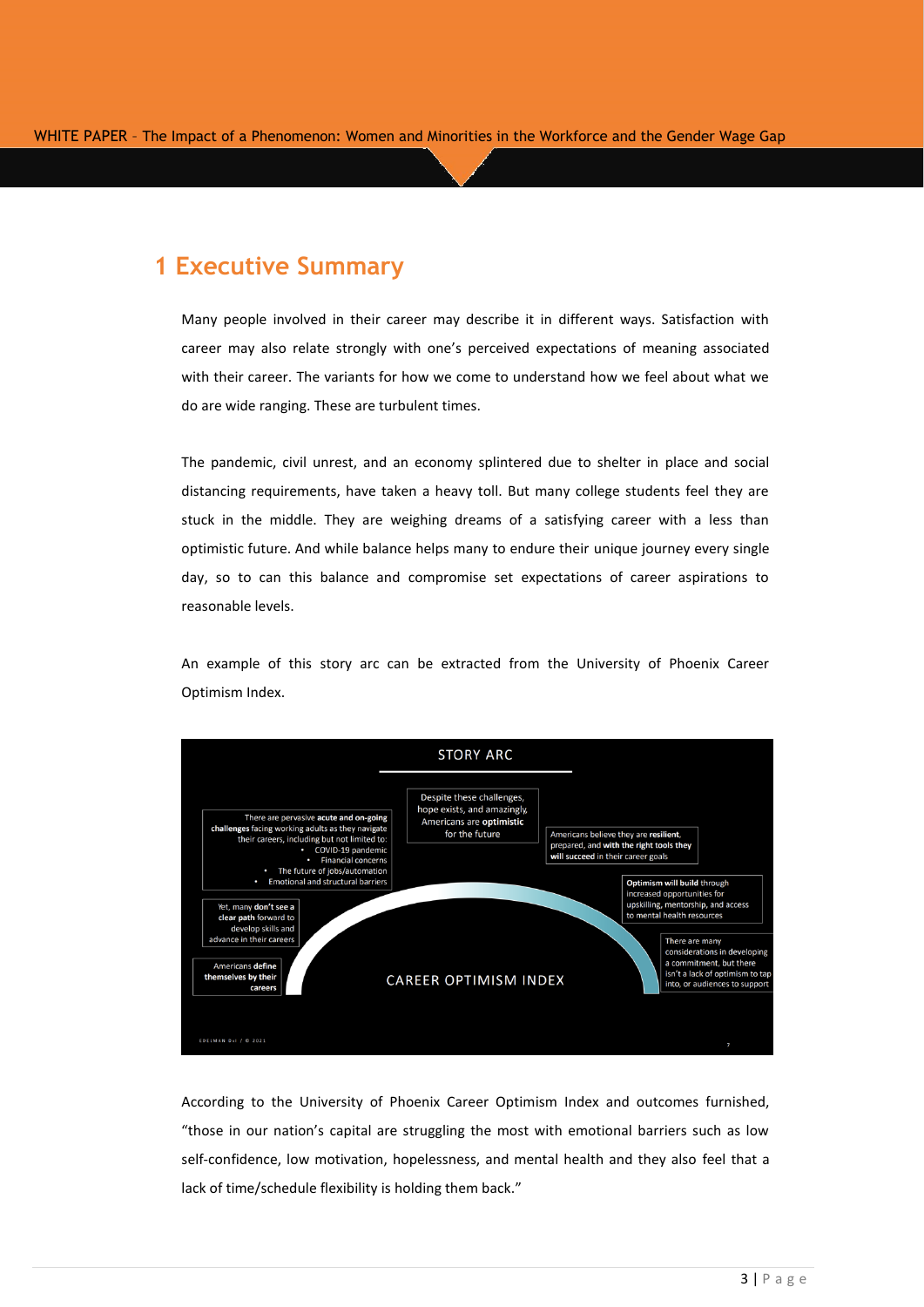"Those in our nation's capital are struggling the most with emotional barriers such as low selfconfidence, low motivation, hopelessness, and mental health and they also feel that a lack of time/schedule flexibility is holding them back."

But what goes on during any given day on the job is not necessarily the last word on happiness and contentment. Reassessing your personality, vying for awards, and joining associations add to happiness levels no single job can necessarily offer, thus strengthening one's career identity.

This white paper will cover the implications of impact variants and how they may serve as disruptors for achieving the essential "balance" needed in maintaining and enhancing work related quality of life. Understanding perspective alongside working disposition is critical in fostering one's prospects for happiness as equated to career.

## **2 How this information should be used by leaders?**

The following information can be engaged by leaders who oversee and manage others as a preventative-programming measure to ensure the quality of work-life for their constituents.

This white paper should be used for:

- Knowledge management
- Preventative programming measures for leaders in industry

#### **3 Introduction**

These are turbulent times. The pandemic, civil unrest, and an economy splintered due to shelter in place and social distancing requirements, have taken a heavy toll. No one wants to go to work and perform duties he or she doesn't like to do. However, we all know that even the best jobs, (i.e. doctors, lawyers, police officers, and teachers, to name a few), have various administrative tasks that are truly less than desirable. Some have discovered as well, that working for one traditional employer for a lifetime also may have to be reset. Despite all of this, many of these individuals report feeling "optimistic" and "engaged" on the job because they understand how critical *balance* and *compromise* are particularly during these turbulent and pandemic times.

### **4 What have these workers learned?**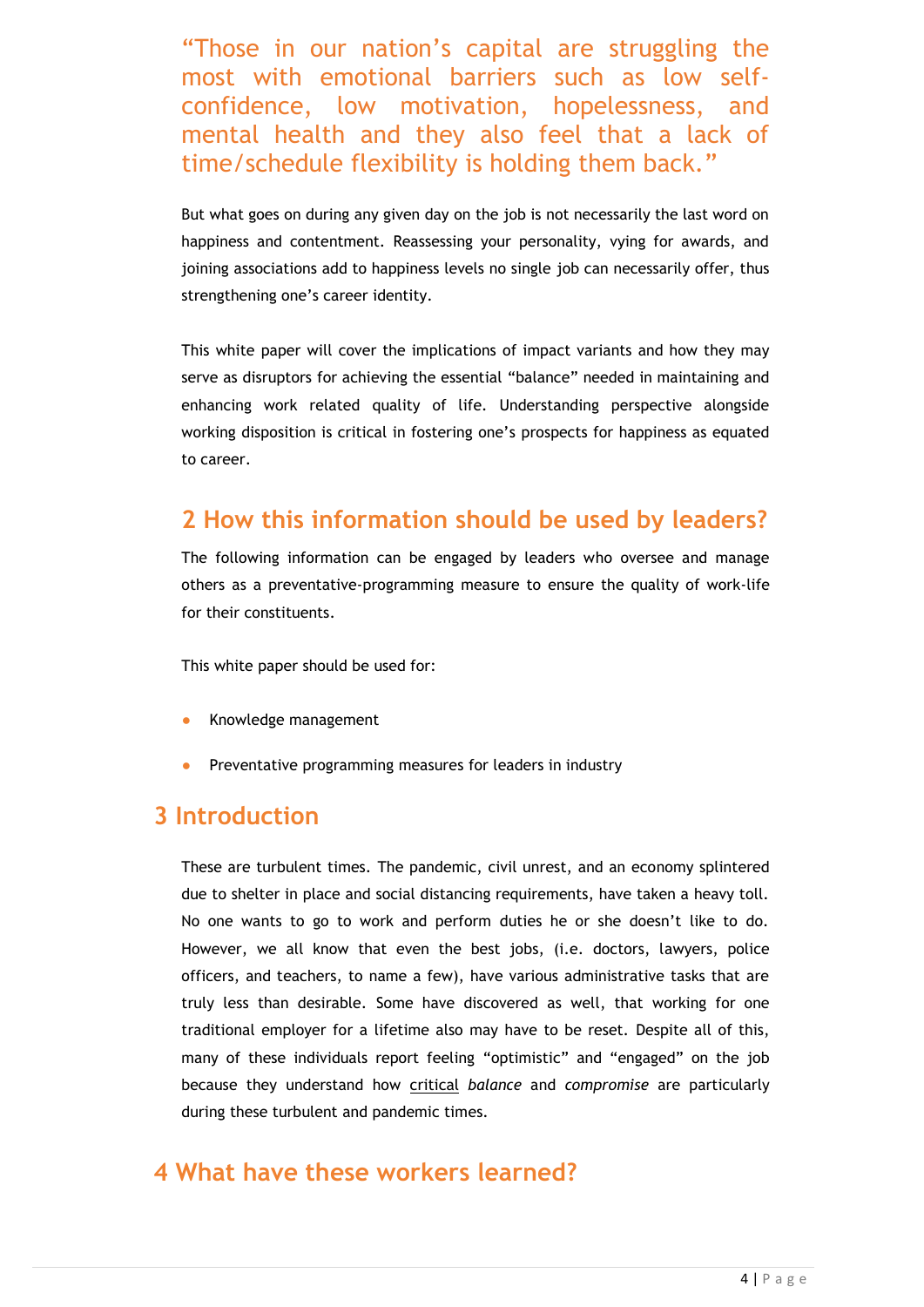Despite challenged incurred by many jobs, something interesting has set in with many of these same workers in coming to understand their roles. What many have discovered have found the imperative for "balance" as key to a qualified emotional work-life. Even amongst those who will stay and leave a role, satisfaction can still be achieved through focused perspective of maintaining work-life balance.

They also understand that life is not a linear process, meaning, that many evaluate what they like and do not like several times within their career and understand they may end up working for two or three employers simultaneously while still feeling a sense of pride because research shows one's career reflects who they are intellectually and behaviorally.

# **"Many evaluate what they like and do not like several times within their career and understand they may end up working for two or three employers simultaneously while still feeling a sense of pride"**

What is important to remember is that what goes on during any given day on the job is not necessarily the last word on happiness and contentment. Reassessing your personality, vying for awards, and joining associations add to happiness levels no single job can necessarily offer, thus strengthening one's career identity.

#### **4 "Color Code" as a Useful Assessment for Career**

No matter where you currently stand in the job market, employed, unemployed, feeling secure, insecure, or waiting to get into the workforce or continue with a better job, recent studies reveal Americans define themselves based on their career. And these feelings seem to carry across all income levels, high school or college educated, frontline workers, prospective students, the various generations such as: Boomers, Gen X, Gen Z, Millennials, all races, nationalities, and genders. But it can be confusing to know one's next move. That said, there are a variety of tools to help people assess their personality in relation to their careers whether they are starting out, or whether they are in mid-career and ready for a change. Over the years one tool that many report appears to adequately summarize their traits in relation to various work roles, such as leader, follower, subordinate, team member, and independent contributor is known as [Color Code.](https://www.colorcode.com/)

For nearly twenty years, Color Code offers a free assessment that helps to pinpoint one's personality color and compares it to the categories of employment in a matter of minutes. You will need to furnish an email address and you must take the test briskly not to provide answers you think that will make you look good, but follow your heart and provide answers that first cross your mind. The questions are challenging. They sometimes ask you to choose between the lessor of two evils. No matter their complexity, the results can pinpoint your unique color and what it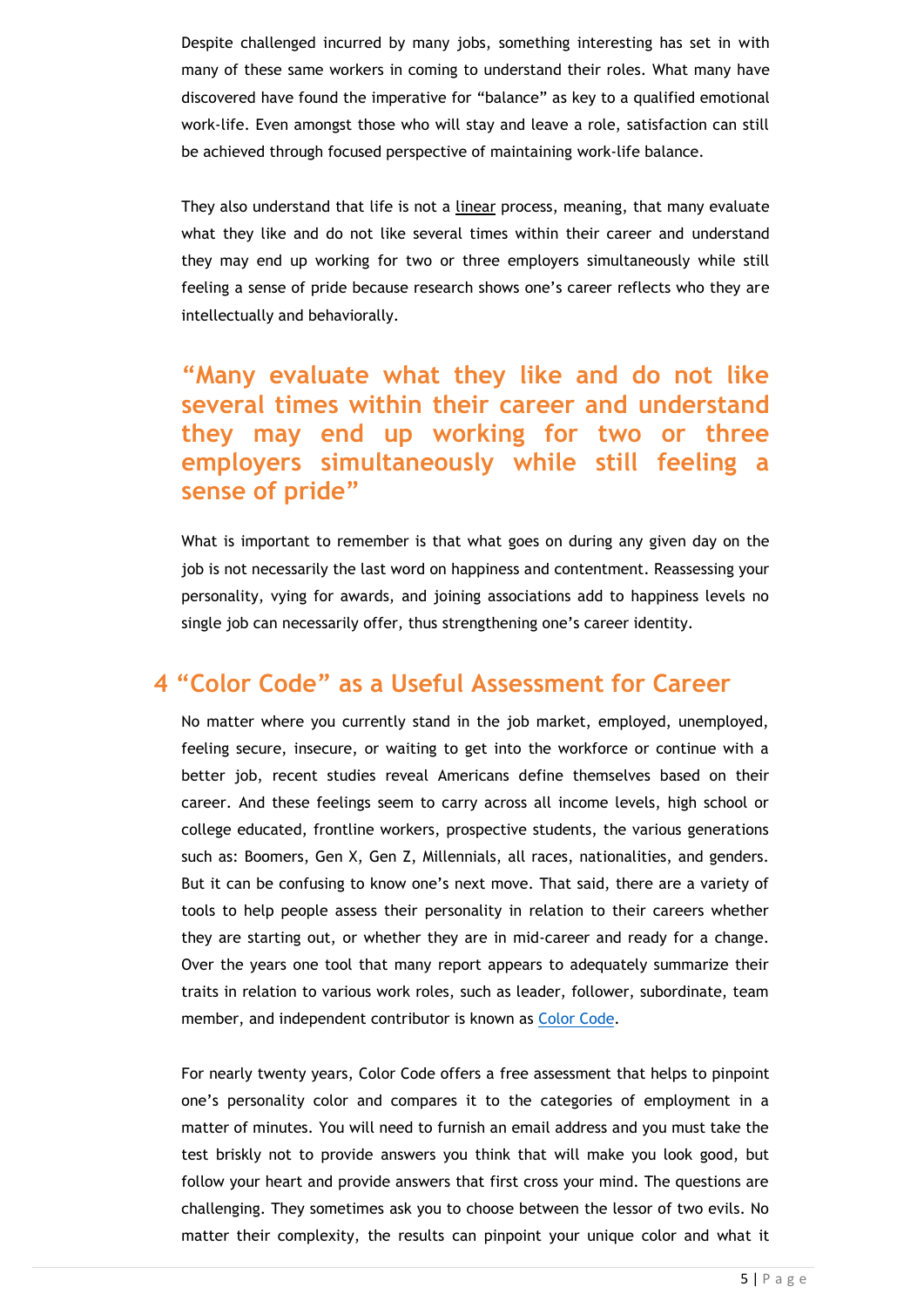means in terms of your personality and the people you tend to attract or detract for that matter.

From assessed "red" who are driven by technology to assessed "blues" who strive for high integrity to assessed "whites" seeking acceptance and assessed "yellows" who enjoy social interactions, your color is compared to each category. Afterall, one cannot always choose who he or she works with let alone the role he or she will have on a team of strangers that must work in harmony with one another. So the Color Code gives you a sense of where your personality stands and categorizes it to help determine your level of comfort, level of need, and what makes you tick.

### **5 Awards and Job Satisfaction = Getting Involved**

Regardless of your color, know that it is just a snapshot in time. It may hold true year after year, or it may change as you grow and blossom. But flexibility appears to help many feel more confident knowing that they can strive to draw from multiple sources of income or find satisfaction in other areas that run congruently to their profession outside of work. For example, a creative individual can apply to the call for public creative contests that may include notoriety or accolades in their field regardless of their current employment position. Such awards may offer monetary incentives, or other award mechanisms that can provide job satisfaction when one's current job status cannot provide such accolades.

Are you a photographer, writer, videographer? Then search the Web using terms like: writing, contests, poetry, contests, video contests. Try including the year so you can vie for contests who might be open through 2021 or 2022. If you should apply and win at any level, that is a feather in your career cap particularly if the output is professional or runs along the discipline in one's profession. The result can be quite a resume builder particularly since the listing of the winners are often shown on websites for months or years and/or winners are sent commendations and certificates validating their entries.

And the good news is that you do not need anyone's permission to apply. You do not need your supervisor's permission (unless there is a conflict of interest) your parent's permission, a teacher's permission, nor a brother's or sister's permission. The only permission you need is your own to search, enter, and try. But like many state lottery systems, one cannot win unless one applies. Many times these contests do not receive enough entries. If this should happen, you might win more by default. No matter how you place, the goal is to build a resume accolade that can set you apart from the competition. Even if you do not wish to build your C.V. this all goes back to balance and rewards. Rewards you can develop even if you are not able to get them from your current employer, a reflection of who you are and what you do.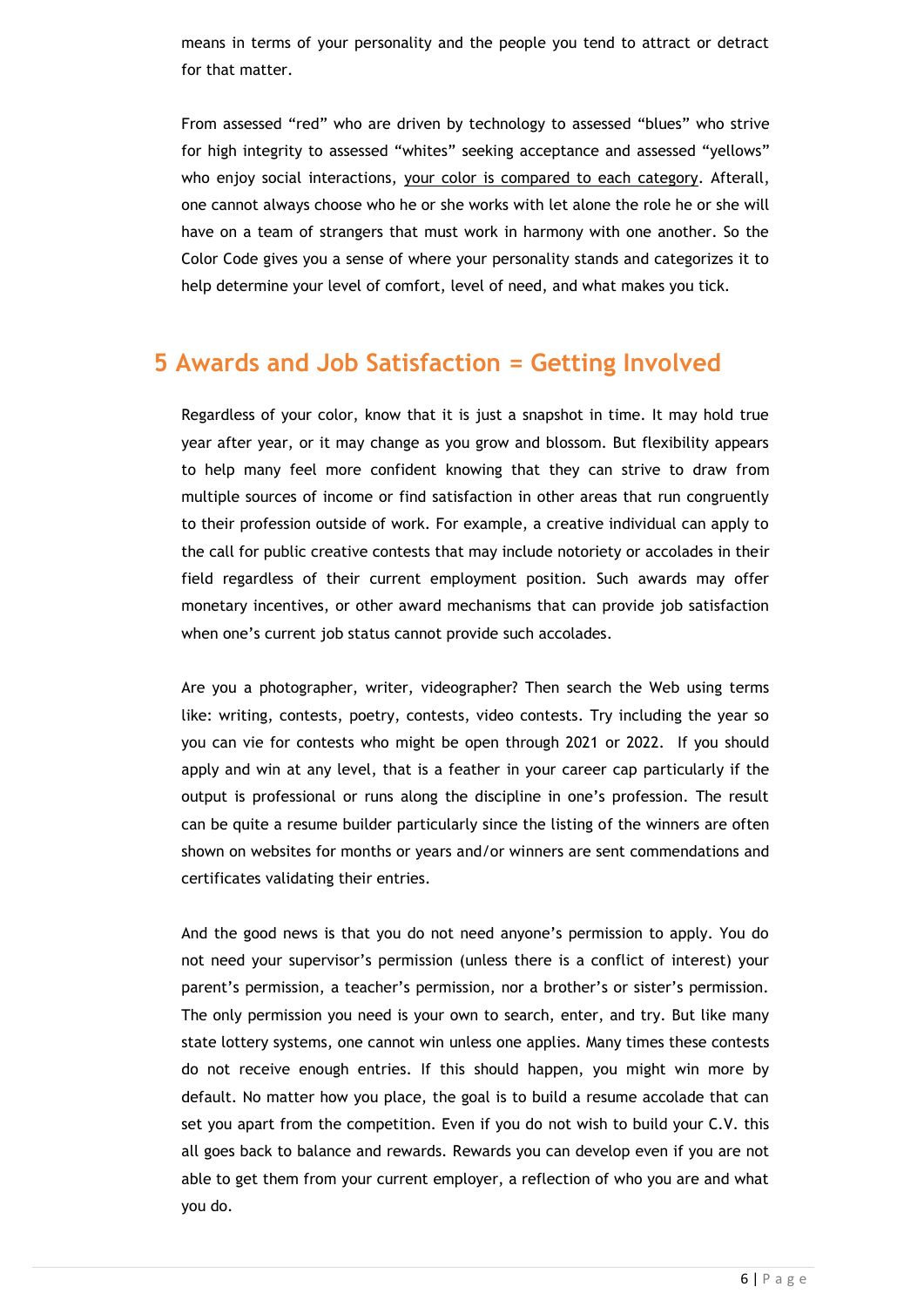# **6 Professional Associations and Enhancing Well-Being**

As we have discovered, keeping happiness levels on high or not just what happens on the job, but what can happen outside or in between employment shifts. Enter associations. Joining an association is one thing; actively participating is another. The following three, can help elicit happiness levels, particularly when activities and networking lead to more opportunities and better notoriety for the work you may do. Therefore, consider joining the Association for the Advancement of Computers in Education (AACE), the Online Learning Consortium (OLC), and the International Leadership Association (ILA).

Most associations like these need affiliates to serve in many other capacities including chairing conference presentations, as well as serving on their boards. While some of these board positions are elected, some are not. Many other associations exist whose first line of expertise may not be academia but rather the field itself.

This includes hundreds of groups whose subject matter expertise lend itself to forprofit and non-profit endeavors. Groups with excellent track records that are related to many of University of Phoenix degree offerings and that have an excellent track record of networking include the [American Management](https://www.amanet.org/)  [Association,](https://www.amanet.org/) American [Business Association,](https://americanbusinessweb.org/) and the [American Marketing](https://www.ama.org/)  [Association,](https://www.ama.org/) Servicing on their boards, committees, and sub committees allows you to perhaps shape policy and develop new discipline standards or measurements while propelling your brand as a leader in the field.

# **7 Conclusions**

In sum, being happy is also about being productive and assessing what you like to do and knowing that one company is not necessarily the elixir to complete on the job happiness. Indeed, what one does outside of work, can significantly lead to a better job identity and provide avenues for visibility and networking opportunities never imagined.

It's time took at job happiness a new way. It's time to keep moving forward no matter how turbulent obstacles such as the pandemic, the economy, and your current employment situation look. It's time to constantly reassess who you are, how you can obtain the types of accolades that reflect your career contributions, and continue networking to yield more opportunities and job satisfaction than you can ever imagine. Keep moving forward!